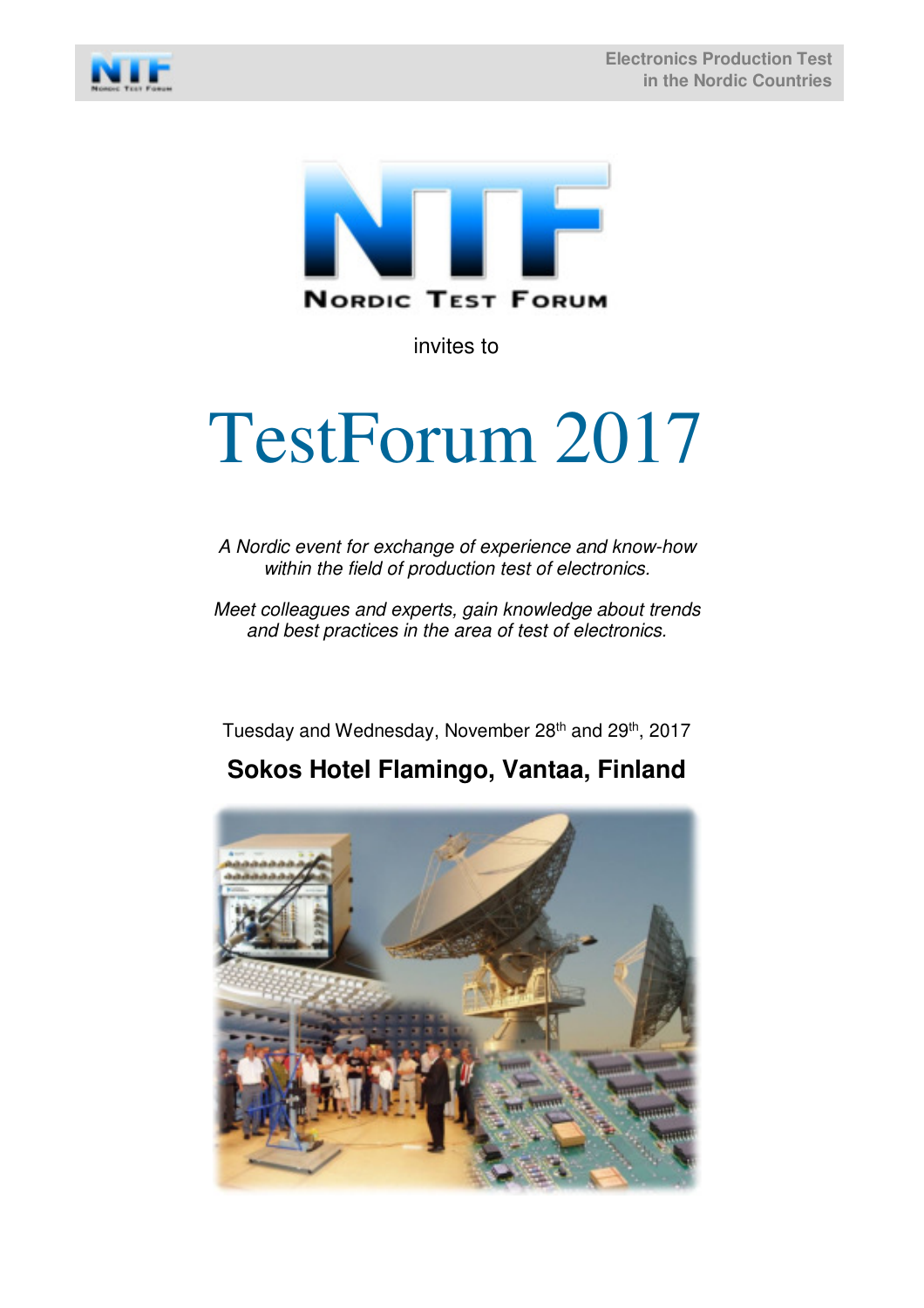

# **TestForum 2017 November 28th & 29th Vantaa, Finland**

On behalf of the Nordic Test Forum committee I would like to invite you to Vantaa to the annual NTF conference. This is the third time of visiting Finland for our annual conference. Vantaa is part of the so called Greater Helsinki area consisting of Helsinki, Espoo and Vantaa. Vantaa is the location of the Helsinki international airport and the conference hotel is a short taxi or public transport ride from the airport.

Please be aware that this year the registration for the hotel is made directly with the hotel. Please read the section on page 8 on how to make the registration at the hotel to receive the discount rate.

TestForum 2017 has an excellent technical program, focusing on test automation, test strategies, test quality, structural test, functional test and JTAG based test.

Among the presenters, we find experts from Finland, Germany, Norway, Sweden, Belgium, UK and USA.

This year's Keynote speaker is Jaakko Ala-Paavola, Chief Technology Officer, Embedded systems & IoT, at Etteplan. He will speak about testing of IOT devices. The title of the keynote is " 20 Billion Connected Devices, How to Test them All – or Not to Test at All?"

At the end of the first day, we will also have an interesting panel discussion on the topic: "TBD" Next version of the program will contain the panel debate title.

The conference, the conference dinner and the mini exhibition offers a great opportunity for technical and business discussions.

On behalf of the committee, I wish to welcome you to TestForum 2017!

Yours sincerely

Knut Batstolokken

 Knut Båtstoløkken Chairman of Nordic Test Forum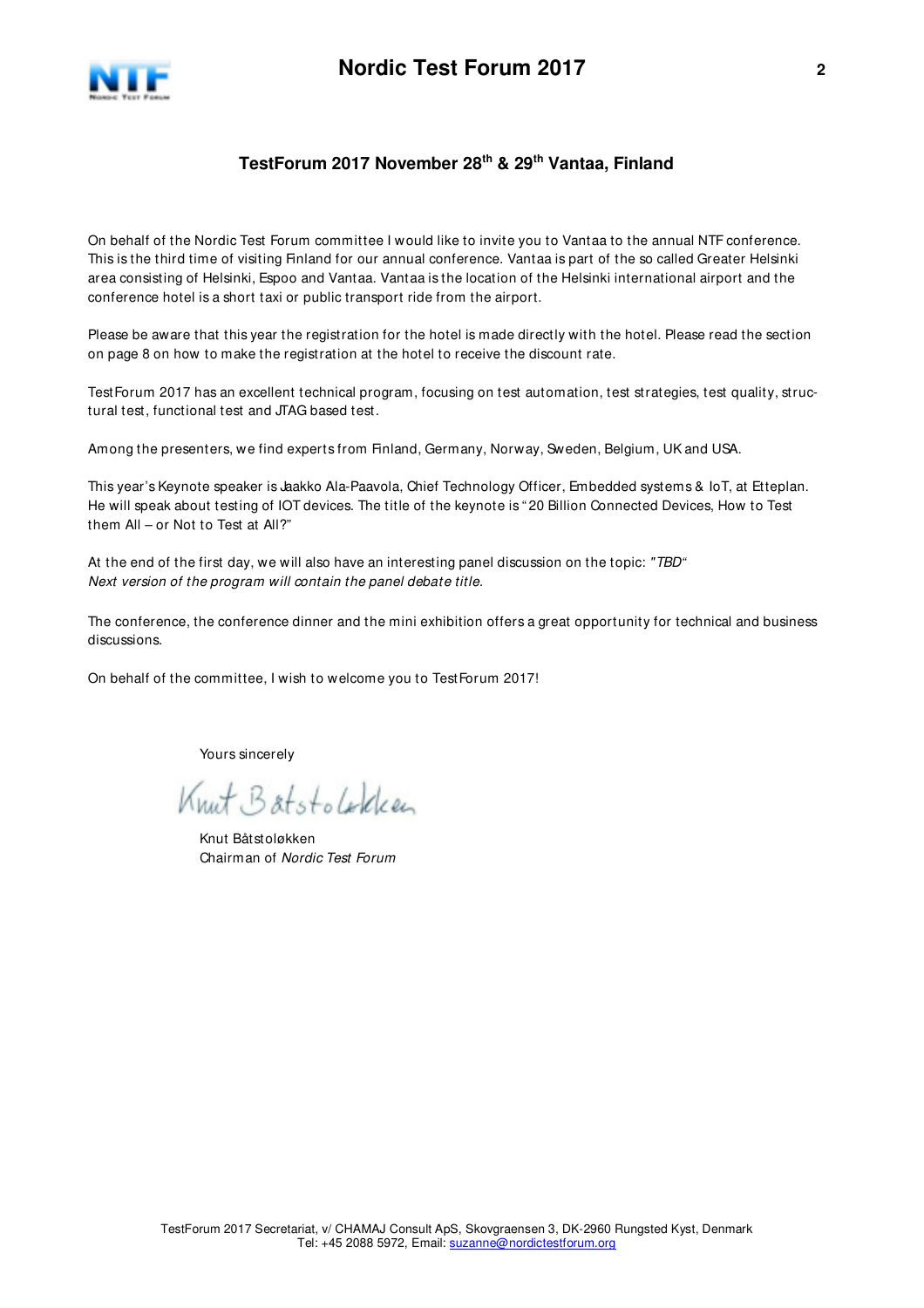

# **Nordic Test Forum 2017** 3

#### **Key Note Speaker**

Jaakko Ala-Paavola**, Chief Technology Officer, Embedded systems & IoT, Etteplan** 



Jaakko Ala-Paavola is the Chief Technology Officer of Etteplan, one of the biggest design houses in the Nordics. He has long-term professional experience in Embedded Systems R&D and active evangelist of IoT. His special focus is in IoT connectivity technologies, with hands on experiences with all the current and many of the emerging technologies. Jaakko has Master of Science degree, including electrical engineering, telecommunication and computer science studies, well suitable combo for IoT. In addition to 10+ years consulting for Industrial Internet, Jaakko has worked for Nokia in telecommunication networks and equipment development.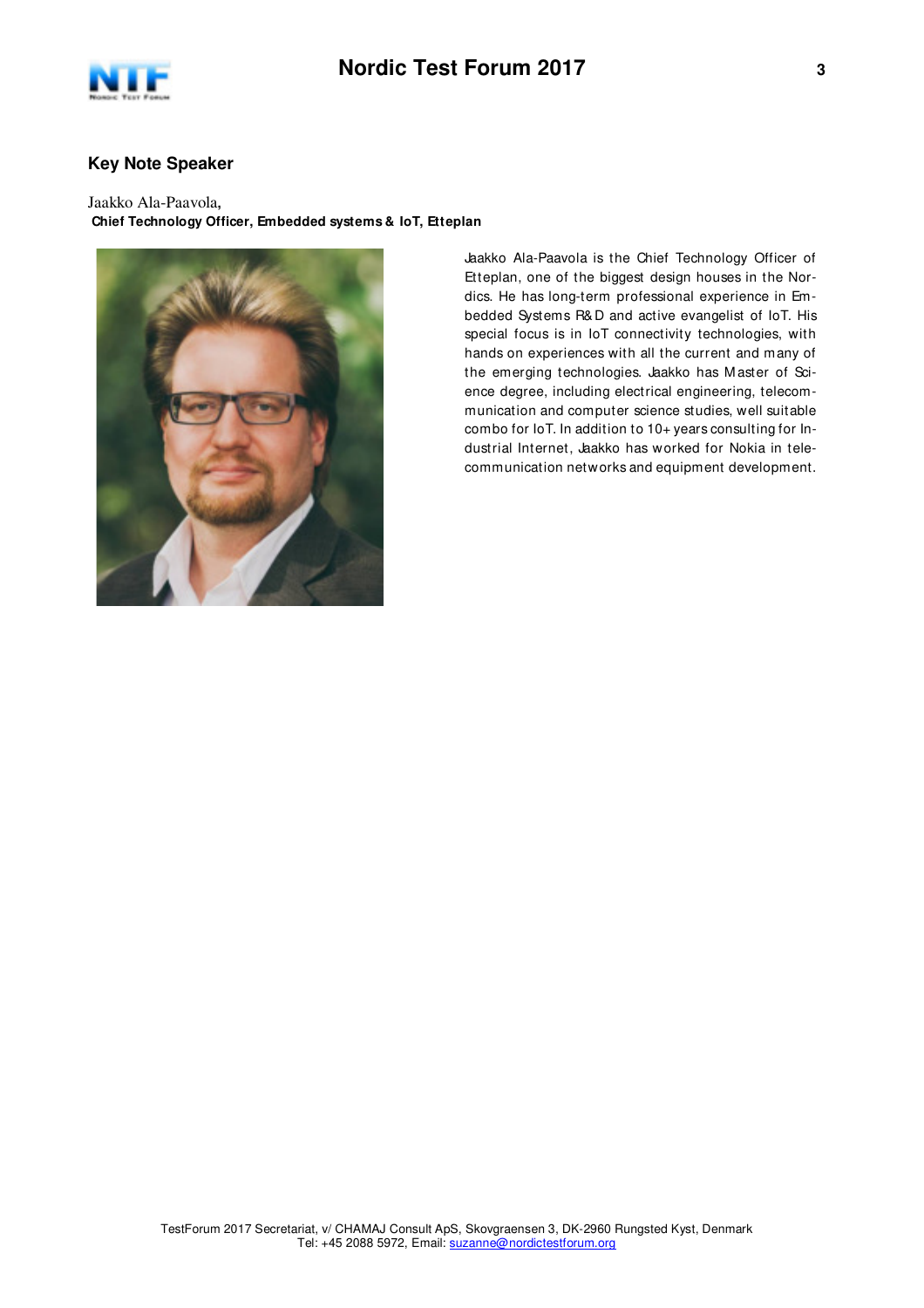

# **Nordic Test Forum in Brief**

Test Forum is an annual event that Nordic Test Forum (NTF) runs every fall/ early winter. Test Forum typically has 3thematic areas and cover a broad balance of test and inspection.

Test Forum has its roots back the late eighties, where it originated as an event for the Norwegian electronics industry. However, from the late part of 2001 a group of people from Norway, Sweden and Denmark established the network, Nordic Test Forum. Later on, this activity (including the TestForum event was extended to include all the Nordic countries. The language of the official presentations is English. Content and focus of the TestForum varies over time, but always within topic areas in focus at a given point in time.

Test Forum has its main emphasis on issues relevant to production managers, engineers and technicians working in the fields of production, test, inspection and validation of electronics. At TestForum events we offer technically relevant presentations on methodology, tools, modules/ instruments and available technology. The interaction between users and suppliers within the focus areas is an important asset of TestForum, and this balance and interaction is pursued in presentations, panel discussions, and in the planning of the events.

#### **TestForum Aims at:**

- Creating and sustaining a relevant, balanced and coherent interaction between users as well as between users and suppliers of solutions for test, inspection, validation and production of electronics.
- Providing an up-to-date view on new methodologies and tools for relevant test, inspection, validation and production of electronics.
- Establishing a relevant and balanced view on equipment, systems, tools and software from tool vendors in the domain.

#### **Target Audience of TestForum**

Engineers and technicians, managers and planners within the fields of electronics production and test, inspection and validation. Includes also decision makers in organizations that procure equipment, tools and systems for production and test, inspection and validation of electronics.

#### **Executive Committee of TestForum event and NTF organization**

| Kitron AS, Norway (Chairman)              |
|-------------------------------------------|
| DELTA, Denmark (Treasurer)                |
| NTNU, Norway (Secretary)                  |
| Eltek AS, Norway                          |
| JTAG Technologies Finland, Finland        |
| Tallinn University of Technology, Estonia |
| Lund University, Sweden                   |
| EP-TeQ A/S, Denmark                       |
| Syntronic Test Systems AB, Sweden         |
| Neste Jacobs OY, Finland                  |
| UAB Kitron, Lithuania                     |
| Associate member, USA                     |
|                                           |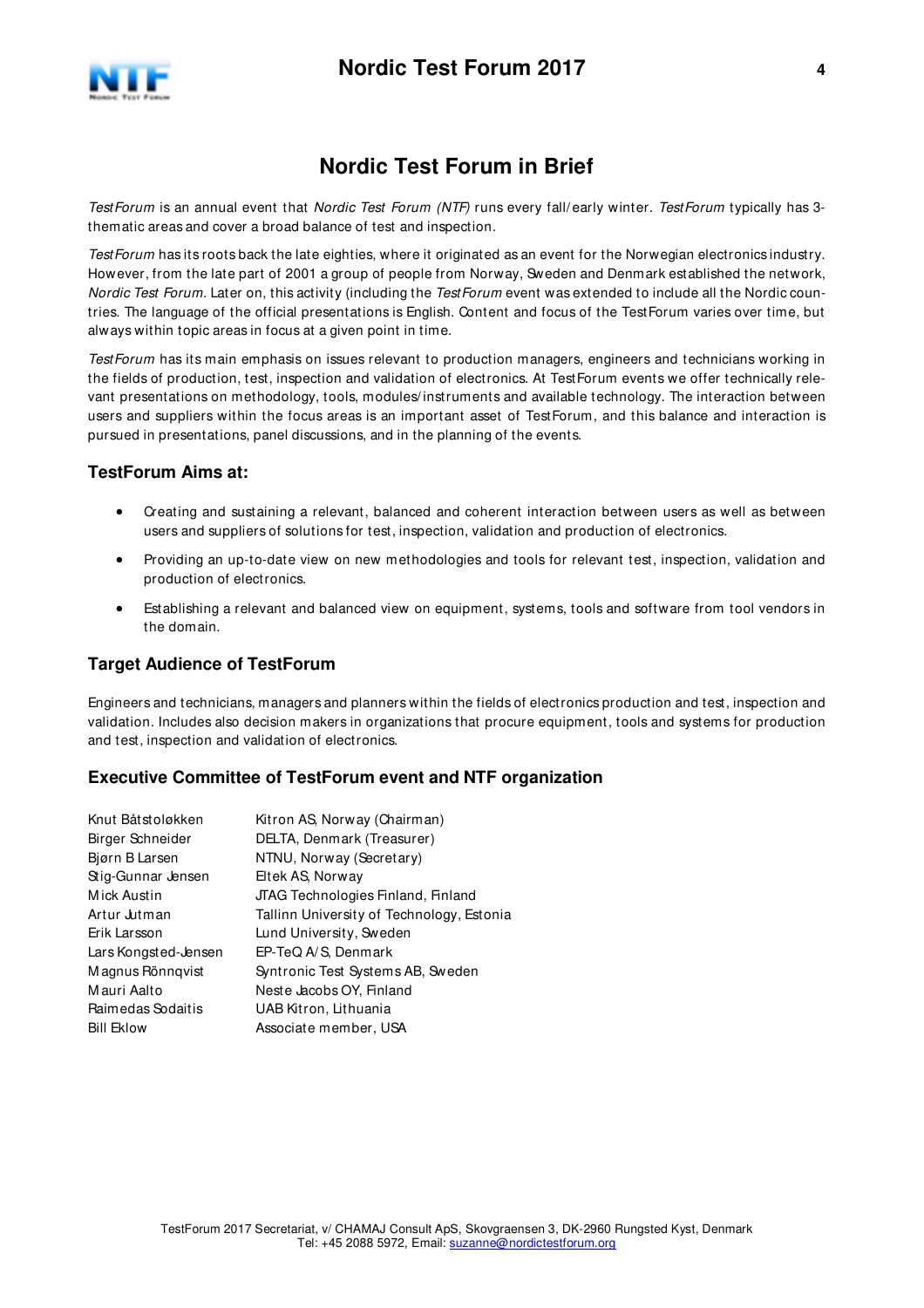

### **Become a Member of Nordic Test Forum**

If you are involved in production test, validation test, and inspection of electronics and your professional work is related to activities in the Nordic countries as a test professional, design engineer, manufacturer, supplier of solutions, consultant, etc., you may register as member of Nordic Test Forum (NTF) in order to benefit from:

- Exchange of know-how in testing
- Increased contact network in the Nordic countries
- Surveillance and information of International activities in the area of test and inspection
- Discounts at NTF seminars and TestForum events
- Membership list

Please register on the WEB page: http://www.NordicTestForum.org

#### **TestForum 2017 Local Organizer**

The local organizer is:

**M ick Austin**  JTAG Technologies Vantaankoskintie 14, 01670 Vantaa Finland

Phone: +358 (0)9 4730 2670 M obile: +358 (0)505976549

E-mail: [mick@jtag.com](mailto:mick@jtag.com)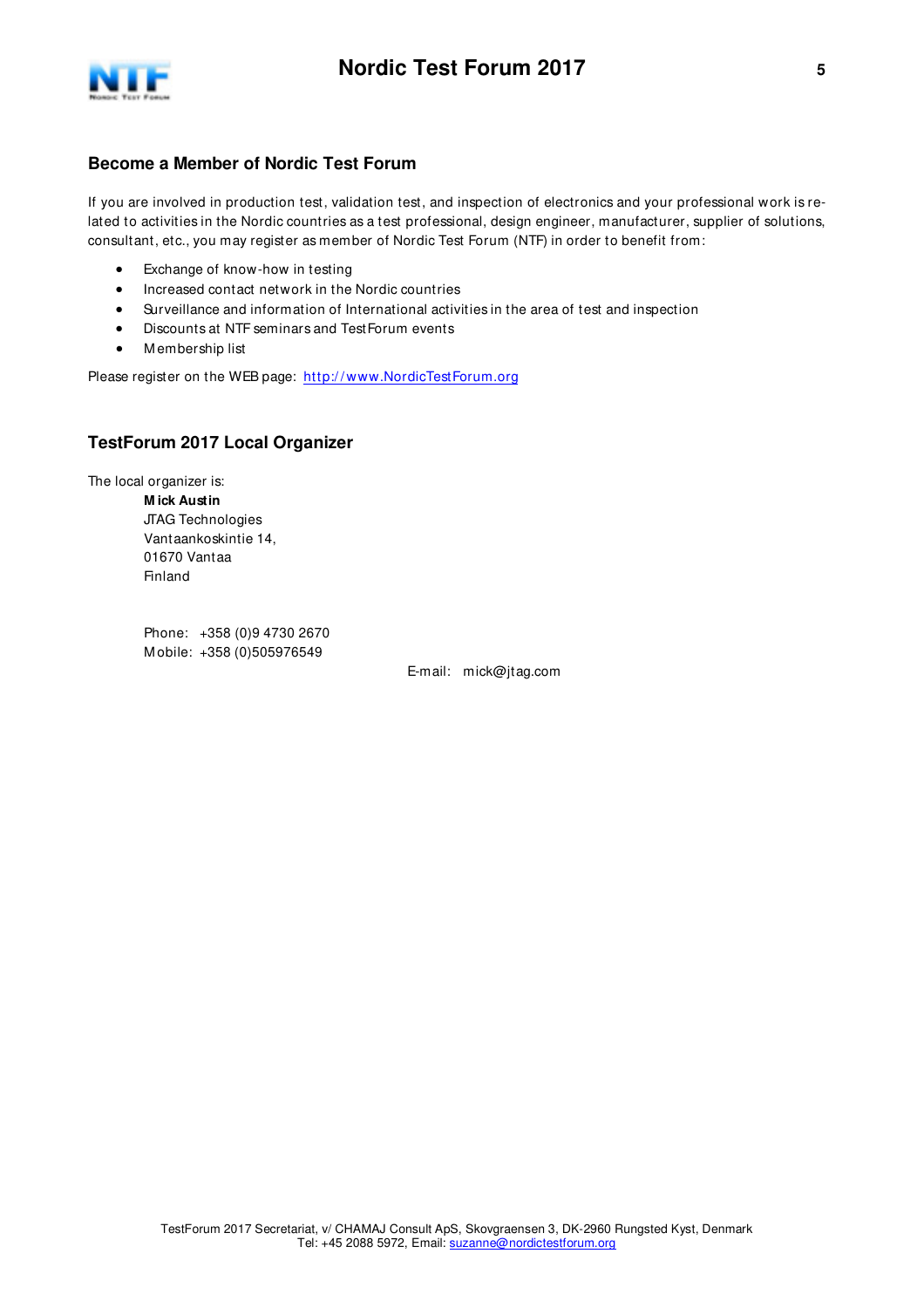

# **Technical Program of TestForum 2017**

## **Nordic Test Forum (NTF) Annual Assembly, November 27 th 2017**

The NTF organization holds an annual general assembly a day before the TestForum conference. This year it will be held on **November 27th at 20:00**. The agenda and motions will be dispatched to the members in a separate mailing.

| <b>Time</b> | <b>Titles</b>                                                                                             | <b>Speakers or additional info</b>                |  |
|-------------|-----------------------------------------------------------------------------------------------------------|---------------------------------------------------|--|
| 08:30-08:50 | Registration                                                                                              |                                                   |  |
| 08:50-09:00 | <b>Welcome / Introduction</b>                                                                             | Knut Båtstoløkken                                 |  |
| 09:00-10:00 | <b>Key Note Session</b>                                                                                   | Chairman: Knut Båtstoløkken                       |  |
| 09:00-10:00 | 20 Billion Connected Devices, How to Test them<br>All - or Not to Test at All?                            | Jaakko Ala-Paavola, Etteplan                      |  |
| 10:00-10:30 | <b>Exhibitor Forum: short presentations</b>                                                               | Chairman: Stig-Gunnar Jensen                      |  |
| 10:30-11:00 | Coffee Break / Exhibition                                                                                 |                                                   |  |
| 11:00-12:30 | <b>Session 1: Test Strategies 1</b>                                                                       | <b>Chairman: Mick Austin</b>                      |  |
| 11:00-11:30 | Could be the Flying Probe an alternative to the<br><b>Board Tester System?</b>                            | Lothar Diez, SPEA                                 |  |
| 11:30-12:00 | In-Circuit test vs functional test                                                                        | Hans Baka, DigitalTest                            |  |
| 12:00-12:30 | The Odds of Test and Measurement                                                                          | Hans Manhaeve, Ridgetop Europe                    |  |
| 12:30-13:30 | Lunch                                                                                                     |                                                   |  |
| 13:30-15:00 | <b>Session 2: Test system design</b>                                                                      | Chairman: Magnus Rönnqvist                        |  |
| 13:30-14:00 | A short introduction to Lean concepts                                                                     | Mikko Karjalainen, KaVo Kerr Group                |  |
| 14:00-14:30 | Lean tools in production test development                                                                 | Juha Vuorinen, Vaisala                            |  |
| 14:30-15:00 | To Platform or Not to Platform - aspects of<br>designing test systems                                     | Mattias Ericsson, AddQ                            |  |
| 15:00-15:30 | Coffee Break / Exhibition                                                                                 |                                                   |  |
| 15:30-16:30 | <b>Session 3: Test Strategies 2</b>                                                                       | Chairman: Mauri Aalto                             |  |
| 15:30-16:00 | <b>Point Solutions or Plant-based MES and</b><br>Beyond?                                                  | Ignace Braem, Siemens Industry<br><b>Software</b> |  |
| 16:00-16:30 | Are traditional SPC tools the right choice for<br>finding quality issues in electronics<br>manufacturing? | Vidar Grønås, Virinco                             |  |
| 16:30-17:00 | <b>News from conferences</b>                                                                              | Chairman: Artur Jutman                            |  |
| 17:00-17:30 | Fruit & Refreshments / Exhibition                                                                         |                                                   |  |
| 17:30-19:00 | <b>Panel debate (TBD)</b>                                                                                 | Panel moderator: Birger Schneider                 |  |
| 19:30       | <b>Dinner</b>                                                                                             |                                                   |  |

# **Tuesday, November 28th, 2017**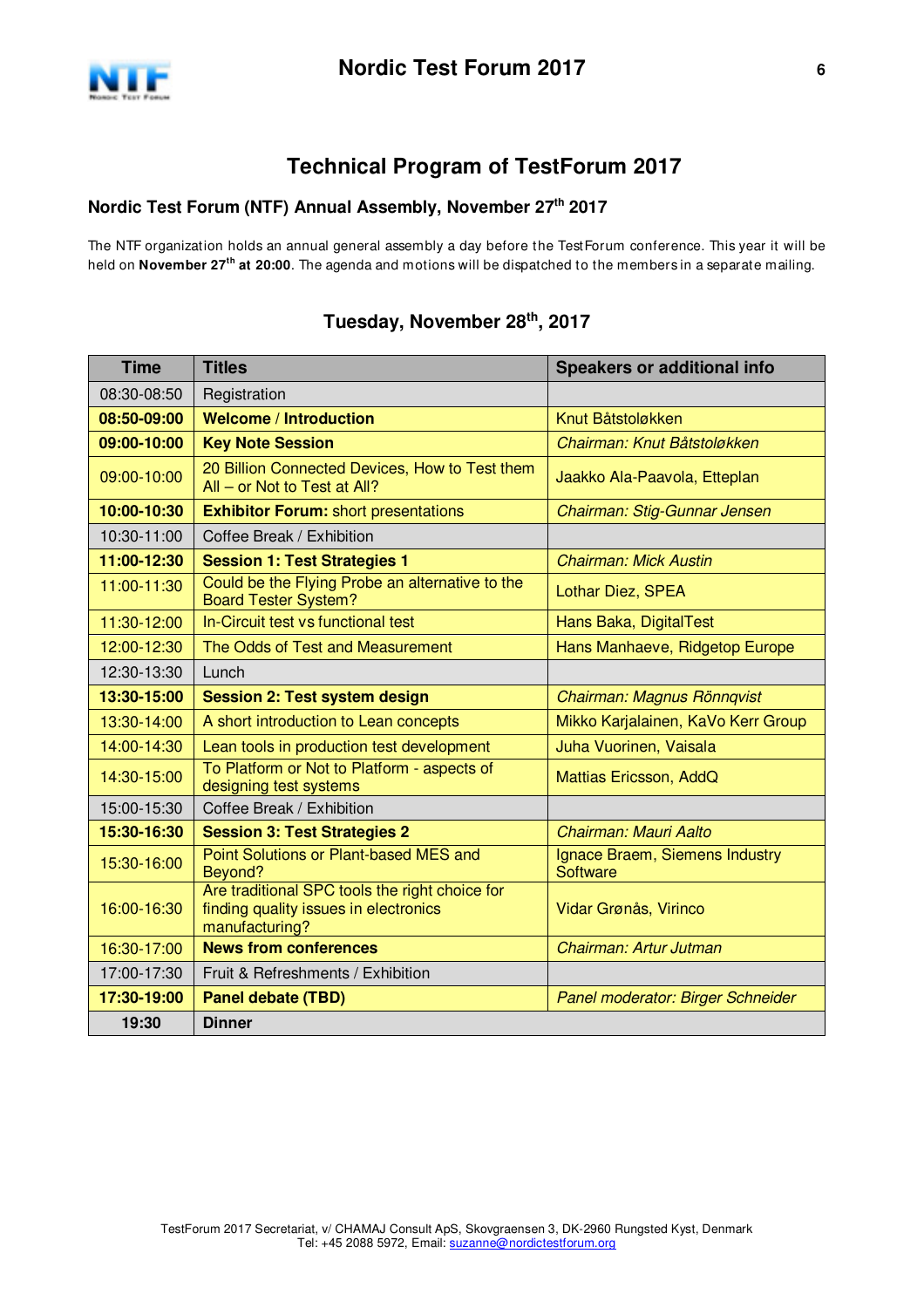

# **Wednesday, November 29th, 2017**

| <b>Time</b> | <b>Titles</b>                                                                      | <b>Speakers or additional info</b>                           |
|-------------|------------------------------------------------------------------------------------|--------------------------------------------------------------|
| 09:00-10:30 | <b>Session 4: Fixturing &amp; test interfaces</b>                                  | <b>Chairman: Raimedas Sodaitis</b>                           |
| 09:00-09:30 | Eliminating Cables from PXI ATE systems                                            | Gary Clayton, MAC-Panel                                      |
| 09:30-10:00 | Latest Mass Interconnect Solutions - i.e. High<br>Speed, High Power, EMI solutions | <b>Werner S. Pinter</b><br><b>Virginia Panel Corporation</b> |
| 10:00-10:30 | Best practices in functional testing, Case study<br>with SKS Automation Oy         | Teppo Välisaari, Etteplan                                    |
| 10:00-11:00 | Coffee Break / Exhibition                                                          |                                                              |
| 11:00-12:30 | <b>Session 5: Functional Test</b>                                                  | Chairman: Lars Kongsted-Jensen                               |
| 11:00-11:30 | Box-builds in production testing and outlook for<br>future                         | Jani Angervuo, Kone                                          |
| 11:30-12:00 | Unified EoL test and programming over<br>automotive bus                            | Jan Heiber, Göpel                                            |
| 12:00-12:30 | Improving Testability During PCB Design                                            | Mark Laing, Siemens (Valor)                                  |
| 12:30-13:30 | Lunch                                                                              |                                                              |
| 13:30-15:00 | <b>Session 6: JTAG Based Test</b>                                                  | Chairman: Artur Jutman                                       |
| 13:30-14:00 | Eliminating or minimising Embedded Software<br>Tests.                              | Mick Austin, JTAG Technologies /<br>Jussi Mustola, Etteplan  |
| 14:00-14:30 | SiliconInsight / IJTAG                                                             | <b>Martin Keim, Mentor</b>                                   |
| 14:30-15:00 | Boundary Scan Design Review for Better Test<br><b>Strategy</b>                     | Thomas Götz, Keysight                                        |
| 15:00-15:10 | Closing Session: TestForum concluding remarks                                      | Knut Båtstoløkken Kitron                                     |
| 15:10-15:30 | Coffee Break / Exhibition                                                          |                                                              |
| 15:30-17:00 | <b>Session: Extra Session</b>                                                      | <b>Chairman: Mick Austin</b>                                 |
| 15:30-16:00 | <b>TR5001T SII TINY ICT</b>                                                        | Tamás Szabó, Equip-Test                                      |
| 16:00-16:30 | <b>TBD</b>                                                                         |                                                              |
| 16:30-17:00 | <b>TBD</b>                                                                         |                                                              |

# **Exhibition**

As usually, a mini exhibition will take place in frames of TestForum event where vendors are welcome to present their tools and methodologies related to production test. Exhibitors can make arrangements with NTF about exhibition space. If nothing special has been agreed, a table of about 60x120 cm $^2$ , as well as space for posters or similar material will be provided. Every exhibitor will be given 7-8-minute slot in the program for a brief introduction.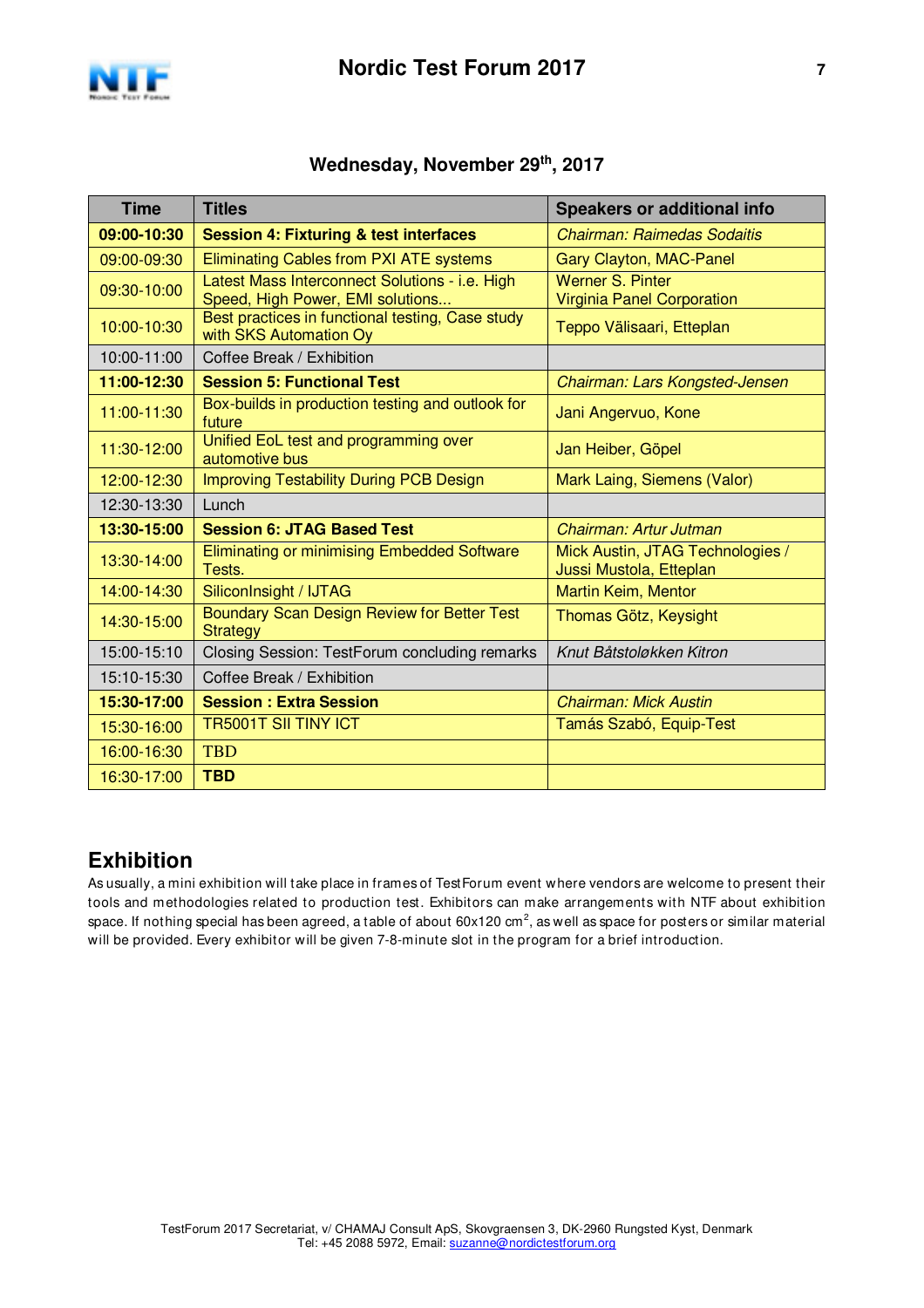

# **Registration and hotel booking**

The **Conference Fee** is EUR 450 for NTF members, EUR 250 for students and EUR 525 for others. The fee includes participation, food and refreshments from Tuesday morning to Wednesday afternoon as well as forum proceedings on a USB memory stick. Exhibitors pay EUR 850, which also includes the participation of a single person.

The seminar fee will be invoiced directly to the organization, from which the participant comes. In the event of cancellation after the final registration date, or in the event of failure to appear, the entire fee is still due. On request, another person from the same organization can participate instead.

The hotel rooms are booked through the hotel directly on their website [https:/ / www.sokoshotels.fi/ en/ vantaa/ sokos](https://www.sokoshotels.fi/en/vantaa/sokos-)hotel-flamingo the room rate is paid directly by each participant to the hotel (i.e. not included in the seminar fee). **The room rate** is 154 EUR single room and 174 EUR double room per night, including breakfast.

When making the booking on the Sokos hotels website use the booking code **BNTF2017** to receive the preferred rate at the hotel.

Booking of rooms at the conference hotel is **not** mandatory for participation at the seminar.

The r**egistration deadline is M onday 30th, October, 2017**, in order **to guarantee hotel room**. **Registration after this date is also possible**. However, the special room rate will no longer be valid and we cannot guarantee that hotel rooms are available at the conference hotel.

Registration for TestForum 2017 can be done through the NTF website by using the following link.

http://www.NordicTestForum.org

Alternatively, one can contact the TestForum secretariat at

Att.: Suzanne Holte Tel.: +45-2088 5972 Email: [suzanne@nordictestforum.org](mailto:suzanne@nordictestforum.org) 

Please indicate, whether you register as:

| $\bullet$ NTF member                                         | EUR 450 |
|--------------------------------------------------------------|---------|
| • A non-member                                               | EUR 525 |
| • A student (with valid student ID)                          | EUR 250 |
| • An exhibitor, i.e. want to exhibit in the small exhibition | EUR 850 |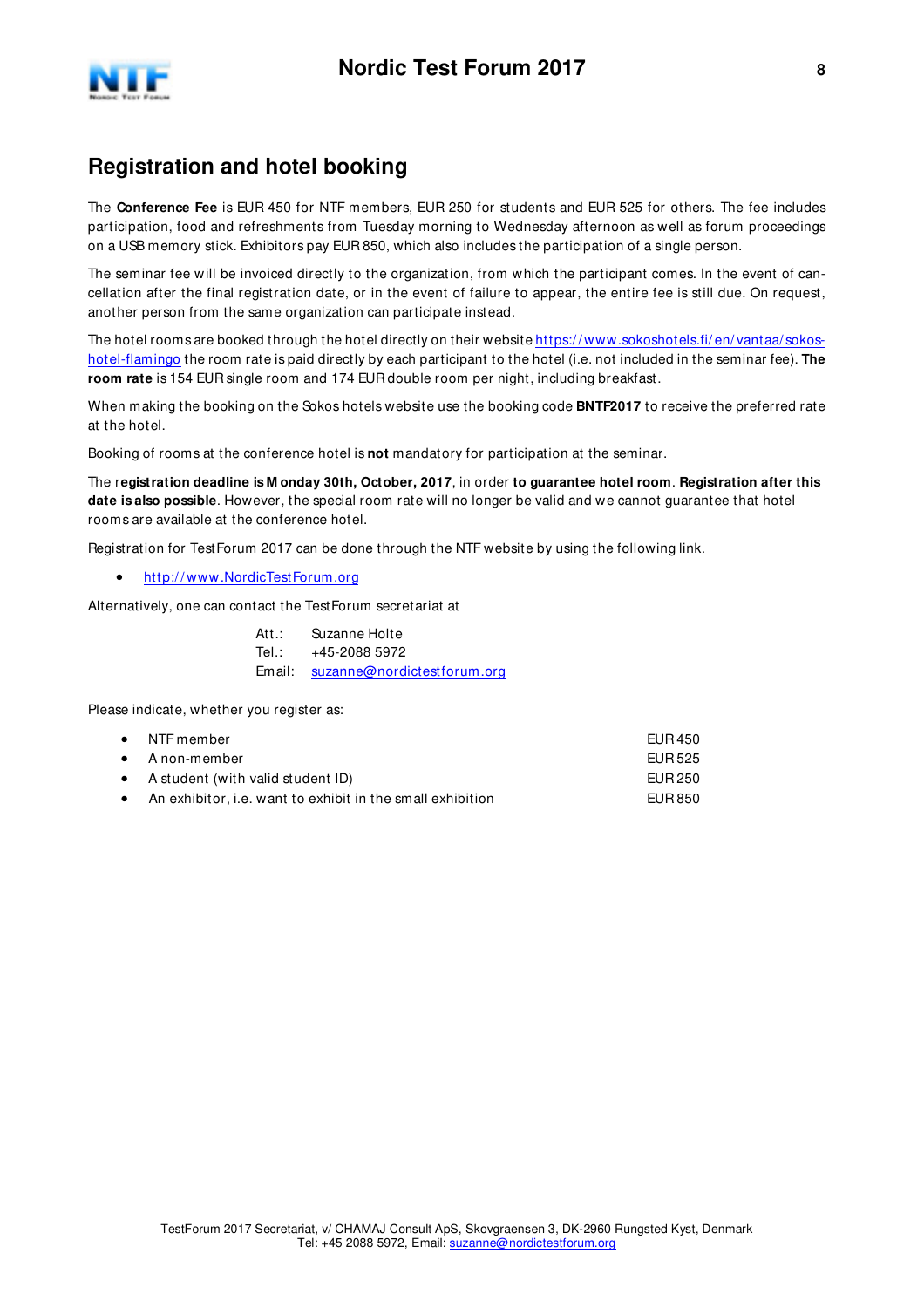

# Break Sokos Hotel, Vantaa, Finland

TestForum 2017 will take place at Sokos-Hotel Flamingo, which is situated very close to the Helsinki-Vantaa international airport.

Details about the hotel is at: <https://www.sokoshotels.fi/en/vantaa/sokos-hotel-flamingo>

### **Hotel address**

Tasetie 8 01510, Vantaa, Finland



# **Getting to the hotel**

From Helsinki Airport:

- Bus Stop at the Airport bus terminal bus number 415, 615 or 617. Stop by the Jumbo shopping Centre.
- Taxi fare from Airport is about 13 15 Euro.
- 5 km, about 9 minutes by car.

#### **By train**

#### **Fast trains from the north**

The nearest mainline railway station is Tikkurila, located about 5 kilometres from Sokos Flamingo.

It is possible to transfer from here to local lines to Aviopolis or the airport and then take same bus as from the airport.

There is additionally a bus service from Tikkurila to Jumbo bus number 562

**Trains from the West (Turku) railway station.** The nearest mainline railway station is Pasila. Change here to either local train service to Aviopolis or use bus service to Jumbo.

Alternatively, you can use the free " Hotel Airport Bus shuttle" from the airport to the Holiday Inn hotel and walk a few hundred meters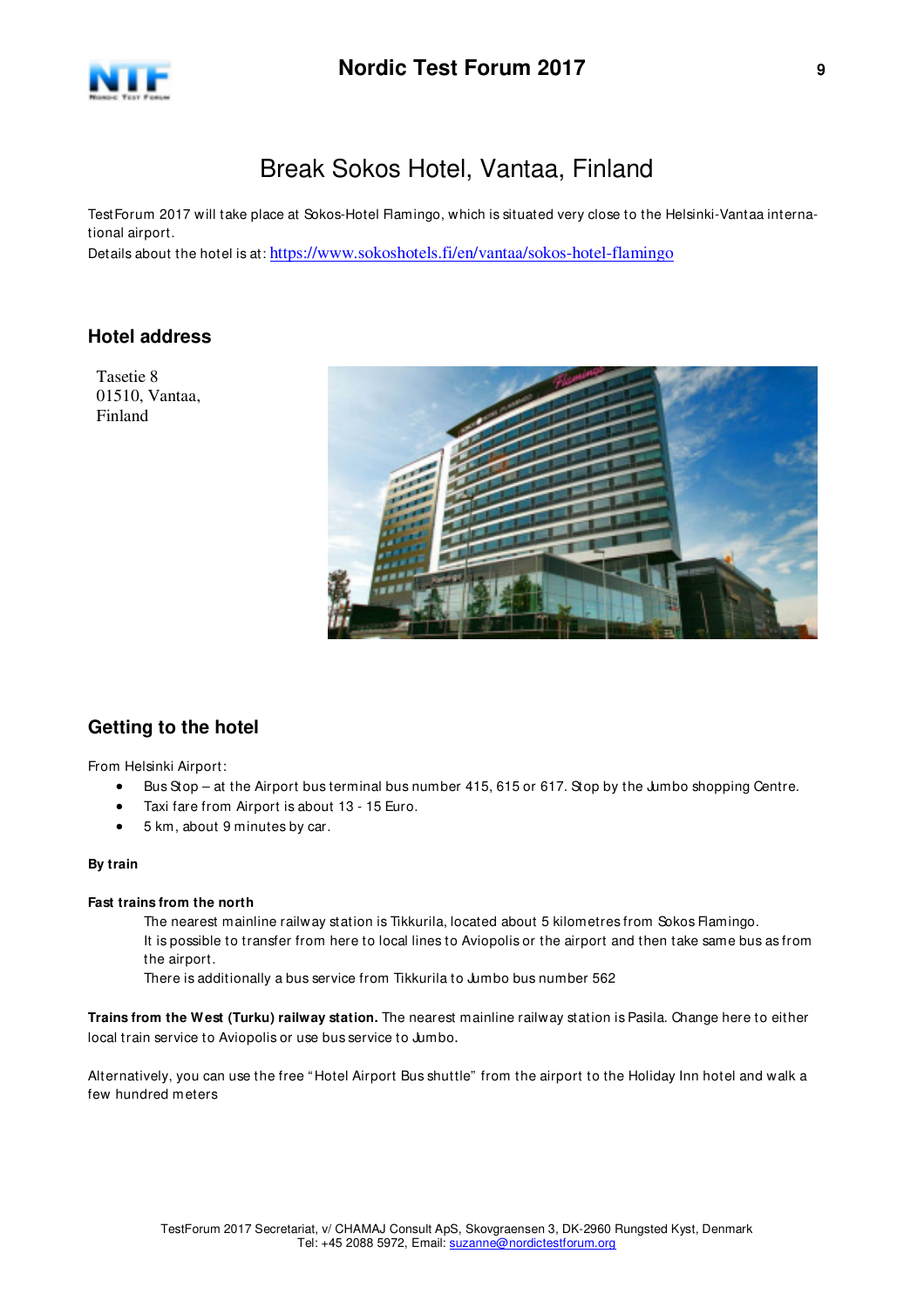